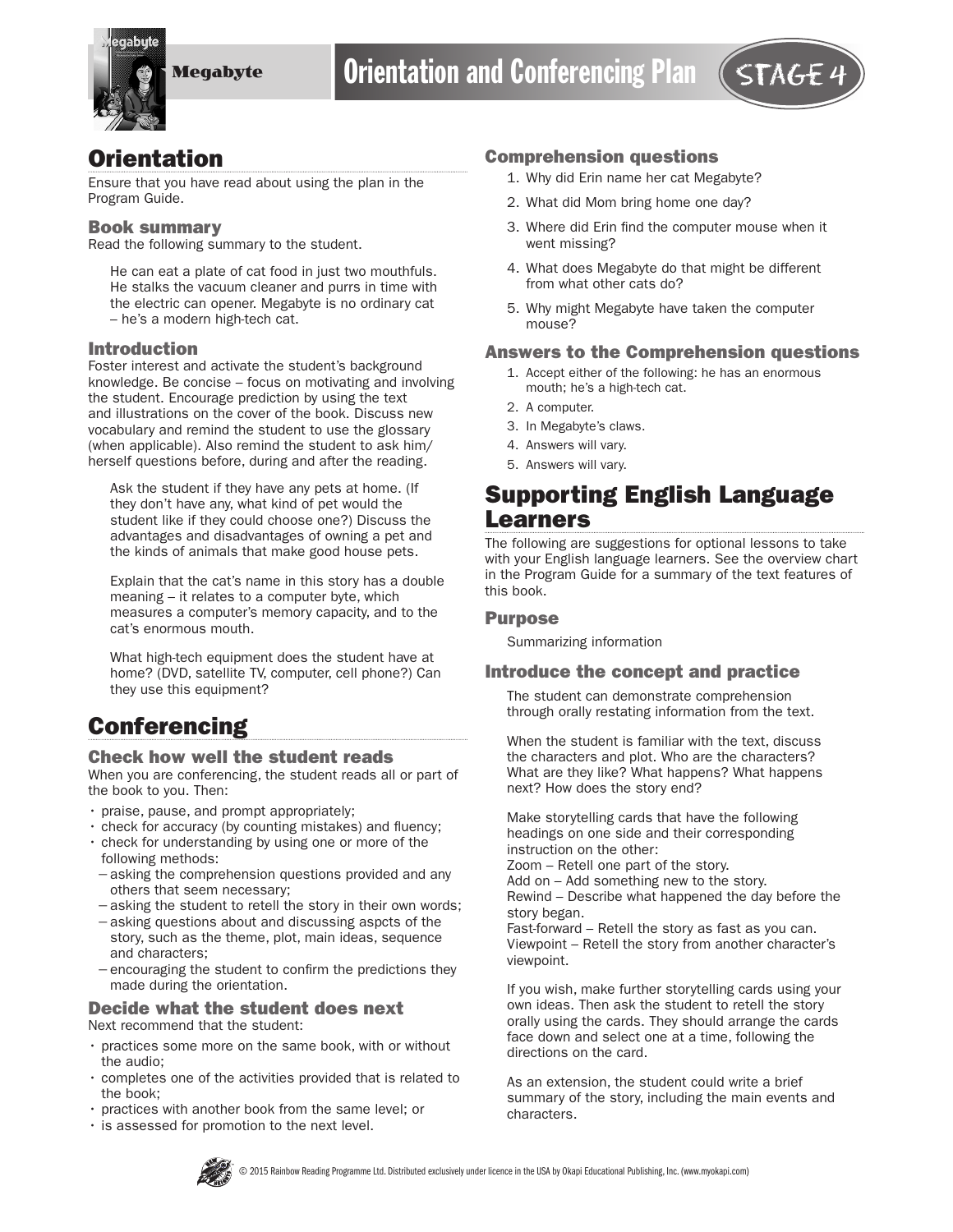

**Cloze Activity** 



Name:.............................................................................................................................. Date:..............................................

Introduction: He can eat a plate of cat food in just two mouthfuls. He stalks the vacuum cleaner and purrs in time with the electric can opener. Megabyte is no ordinary cat – he's a modern high-tech cat.

Errors M S

Erin Connor calls her cat Megabyte for two reasons. The first reason is \_\_\_\_\_\_\_ enormous mouth. He can \_\_\_\_\_\_\_ a plate of cat \_\_\_\_\_\_ in two mouthfuls. The \_\_\_\_\_\_\_ reason he's called Megabyte \_\_\_\_\_\_\_ because he's a high-tech The stalks the vacuum and He stares at the \_\_\_\_\_\_\_ and T-shirts being flung \_\_\_\_\_\_ and around inside the \_\_\_\_\_\_\_ drier. He tries to \_\_\_\_\_\_ them through the little \_\_\_\_\_\_\_. He purrs in time \_\_\_\_\_\_\_ the electric can opener when it's opening \_\_\_\_\_\_\_ can \_\_\_\_\_\_\_ cat food. Erin is \_\_\_\_\_\_\_ that Megabyte could do \_\_\_\_\_\_\_ whole lot more than \_\_\_\_\_\_\_ if their household were \_\_\_\_\_\_\_ high-tech. Erin is \_\_\_\_\_\_ expert on the computer \_\_\_\_\_\_\_ school. Even her teacher, Mr. Todd, \_\_\_\_\_\_\_, "Erin, what do we do now?" He always listens she explains how to open files **Example 2** insert graphics. Erin would love to be able to use a computer at home, \_\_\_\_\_\_\_ they don't have one.

| <b>Accuracy Chart</b> (Exact word replacement only) |              |                    | <b>Errors</b>                                                                         |  |  |  |  |
|-----------------------------------------------------|--------------|--------------------|---------------------------------------------------------------------------------------|--|--|--|--|
| <b>Words Entered</b>                                | <b>Score</b> | Level              | $M$ = Meaning (makes sense) $\_\_\_\_\_\$ S = Syntax (sounds right) $\_\_\_\_\_\_\_\$ |  |  |  |  |
| More than 11 correct                                |              | Independent        | Seen $\subset$<br>Unseen $\subset$ $\subset$<br>Heard $\leq$                          |  |  |  |  |
| 10 or 11 correct                                    |              | Instructional      | Comments:                                                                             |  |  |  |  |
| Fewer than 10 correct                               |              | <b>Frustration</b> |                                                                                       |  |  |  |  |

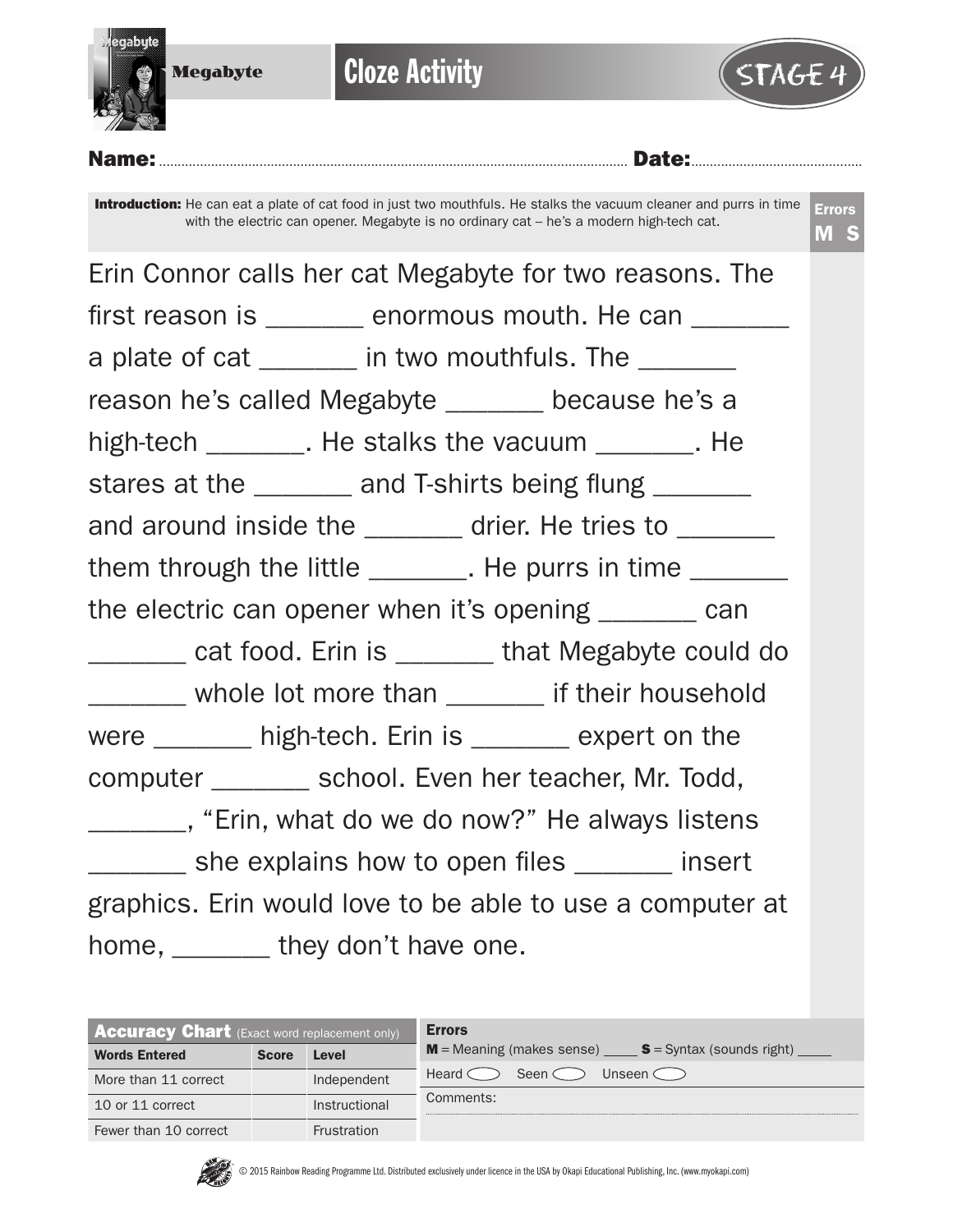

Megabyte

**Text-Sequencing Activity** 

Erin Connor named her cat Megabyte for two reasons. The first reason is his enormous mouth. The second reason he's named Megabyte is because he's a high-tech cat. He stalks the vacuum cleaner and purrs in time with the electric can opener.

Erin is sure that Megabyte could do a lot more if their household were more high-tech. Erin would love to be able to use a computer at home, but they don't have one. Instead, she plays with Megabyte. "Why can't he be more normal and go hunting like other cats?" Erin's mom asks.

"He's gone beyond being a hunter. He's a modern cat," says Erin. Then one day, Erin's mom brings home a computer! It has a mouse and some software. In no time, Erin has the computer turned on and the software installed. Each night, Erin gazes at the screen.

Each night, Megabyte stares at the little gray shape under Erin's right hand. It has a very long tail, and Megabyte sits very still, watching. One Saturday, Erin switches on her computer and reaches for the mouse. It's not there! There's only a frayed gray cable. It looks like something has chewed through the cable.

It was something with a big mouth and very sharp teeth. "Megabyte!" screams Erin. Erin looks in the patch of long grass in the yard, and there's Megabyte with the mouse in his claws, chomping on its long gray tail. Megabyte looks Erin straight in the eye. His look seems to say, "I may be a modern cat, but I'm still a cat!"

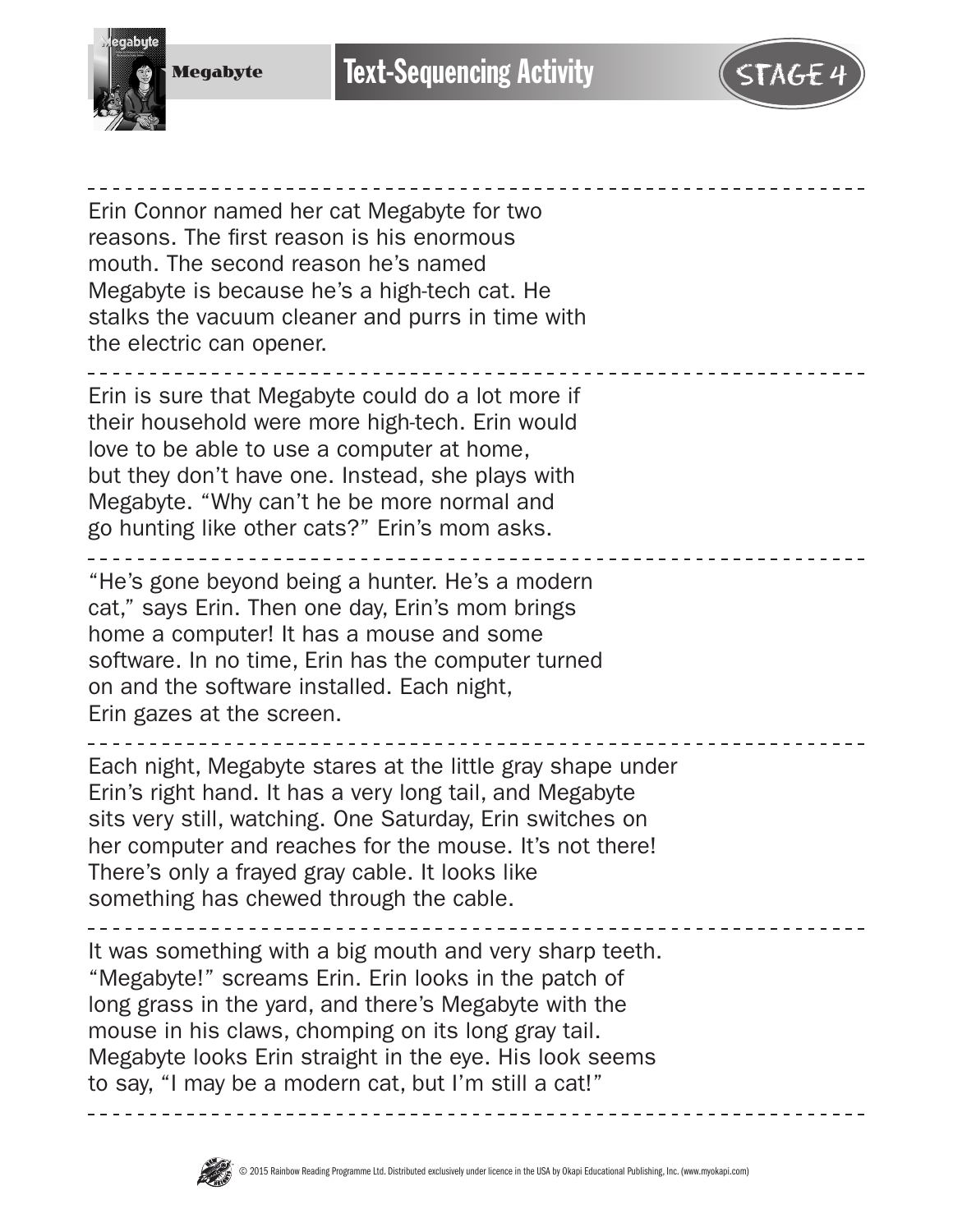Megabyte

**gabute** 

## Name:.............................................................................................................................. Date:..............................................

Words can be found in these directions:



The letter in each square can only be used in one word.

Words to find:

| r                                                              | I            | W                | j                                   | $\mathsf{n}$ | $\mathbf d$                                                   | $\mathbf 0$ | W           | t                                                       | h           | a           | t                                 | W            |
|----------------------------------------------------------------|--------------|------------------|-------------------------------------|--------------|---------------------------------------------------------------|-------------|-------------|---------------------------------------------------------|-------------|-------------|-----------------------------------|--------------|
| e                                                              | t            | İ                | $\mathbf b$                         | $\mathbf 0$  | $\mathbf 0$                                                   | k           | S           | m                                                       | a           | n           | d                                 | h            |
| a                                                              | h            | h                | t                                   | S            | $\mathbf C$                                                   | r           | e           | e                                                       | n           | U           | p                                 | a            |
| S                                                              | $\mathsf{u}$ | i                | e                                   | t            | $\mathbf 0$                                                   | $\mathbf d$ | İ.          | S                                                       | h           | e           | S                                 | t            |
| $\mathbf 0$                                                    | n            | n                | U                                   | m            | I                                                             | I           | m           | $\mathbf 0$                                             | U           | t           | h                                 | W            |
| n                                                              | t            | t                | S                                   | $\mathbf b$  | e                                                             | e           | $\mathbf 0$ | S                                                       | $\mathbf O$ | m           | I                                 | a            |
| S                                                              | İ            | e                | $\mathbf C$                         | $\mathbf O$  | p                                                             | e           | n           | n                                                       | n           | $\mathbf 0$ | $\mathbf O$                       | t            |
| p                                                              | n            | r                | h                                   | e            | t                                                             | $\mathbf 0$ | p           | t                                                       | g           | r           | $\mathbf 0$                       | $\mathbf C$  |
| I                                                              | g            | e                | $\mathbf 0$                         | e            | a                                                             | t           | h           | j                                                       | a           | e           | k                                 | h            |
| a                                                              | t            | S                | $\mathbf 0$                         | W            | h                                                             | e           | n           | $\mathbf 0$                                             | U           | i           | S                                 | i            |
| y                                                              | h            | t                | $\mathsf I$                         | $\mathbf C$  | a                                                             | t           | $\mathbf C$ | h                                                       | U           | m           | I                                 | $\mathsf{n}$ |
| S                                                              | e            | f                | a                                   | $\mathsf{V}$ | $\mathbf 0$                                                   | r           | İ.          | t                                                       | e           | S           | p                                 | g            |
| $\mathbf C$                                                    | $\mathbf O$  | m                | p                                   | U            | t                                                             | e           | r           | h                                                       | a           | $\mathbf S$ | e                                 | $\mathsf S$  |
| and<br>dishes<br>hunting<br>looks<br>plays<br>that<br>watching |              | be<br>eat<br>the | interest<br>more<br>reasons<br>what |              | books<br>favorite<br>jumps<br>mouth<br>school<br>them<br>when |             |             | catch<br>has<br>little<br>on<br>screen<br>top<br>window |             | tail<br>up  | computer<br>house<br>long<br>open |              |

Use the letters that are left to make the word that tells which part of Erin's

computer Megabyte tried to eat................................................................................................................................

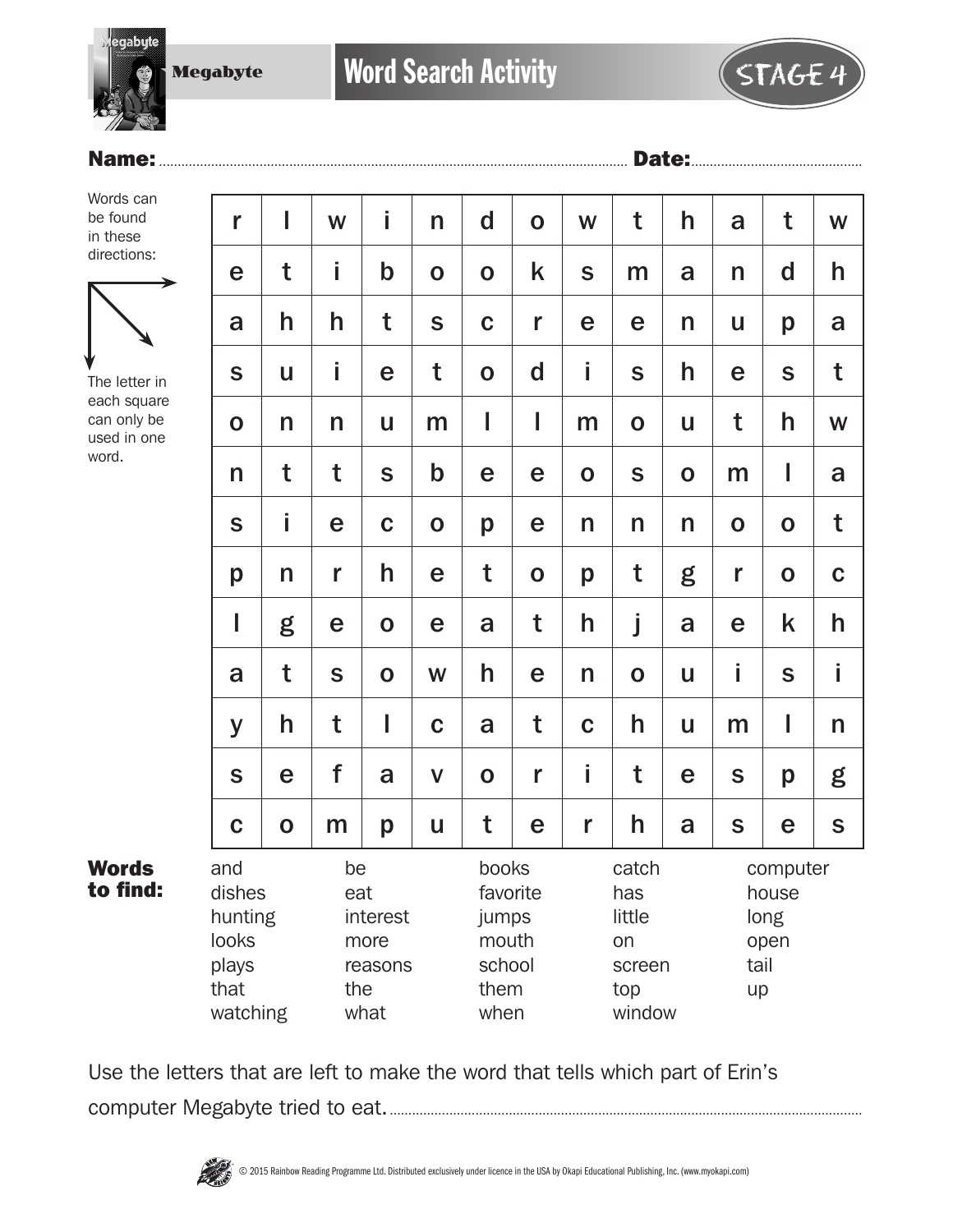**Megabyte** 

Board Game Activity **STAGE 4** 

 $\mathbf \Omega$ 

START





Megabyte can eat a plate of food in two mouthfuls. Miss a

turn.

4

 $\begin{array}{|c|c|c|c|}\n\hline\n2 & 3\n\end{array}$ 

- $*$  Spin the numbered spinner.
- $*$  The highest number starts.



Spin again. Go back that number.



Megabyte

with the electric can opener. Go forward three spaces.



You imagine what Megabyte could do if you had a computer. Go on to 17.

© 2015 Rainbow Reading Programme Ltd. Distributed exclusively under licence in the USA by Okapi Educational Publishing, Inc. (www.myokapi.com)